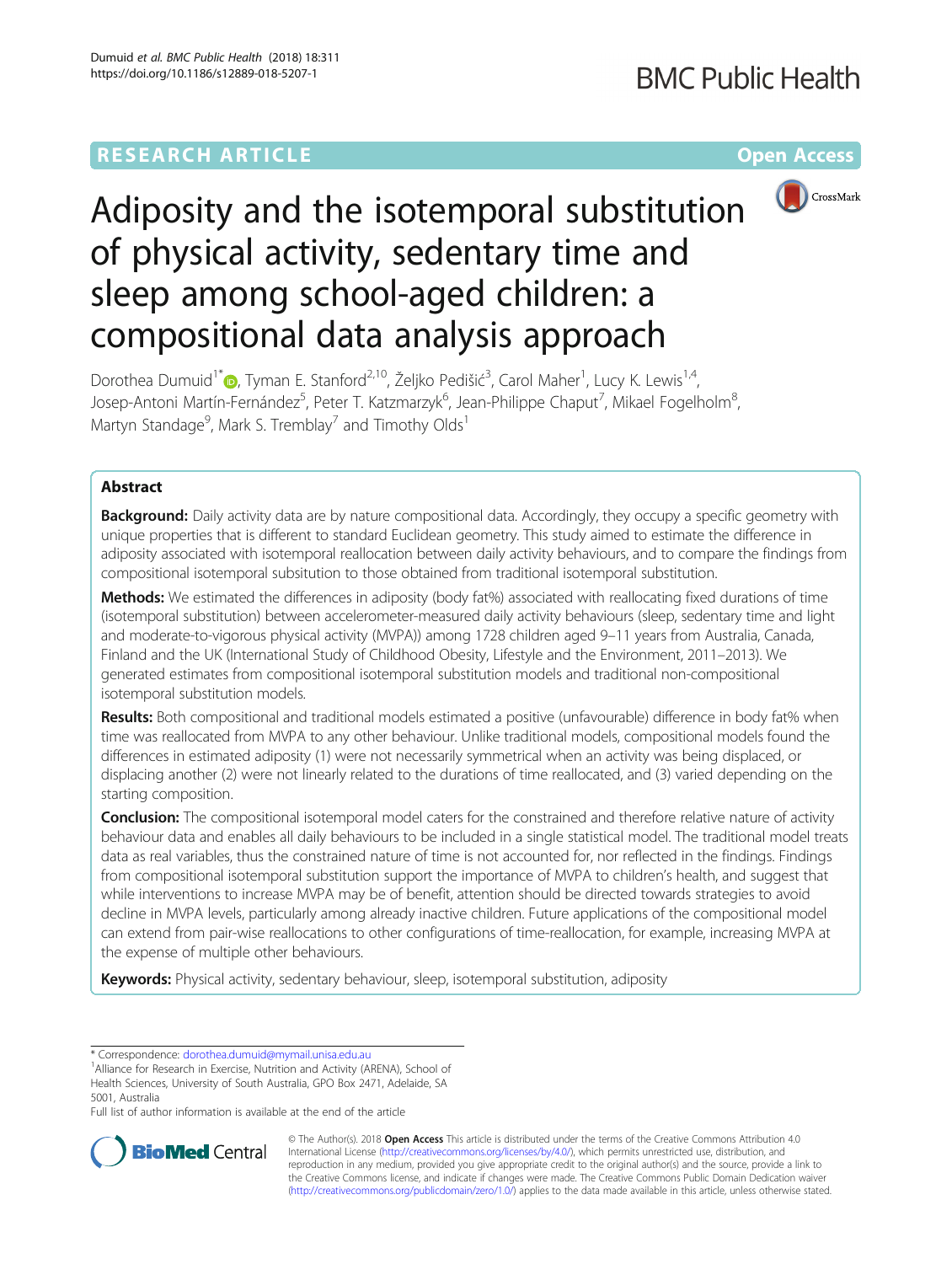# Background

Higher levels of moderate-to-vigorous physical activity (MVPA) and sleep duration in children have been associated with lower adiposity (e.g., body fat%); conversely, greater sedentary time has been associated with higher adiposity  $[1-3]$  $[1-3]$  $[1-3]$  $[1-3]$ . More recently, studies have examined the associations between adiposity and the reallocation of a fixed duration of one activity behaviour for another, using the isotemporal substitution methodology proposed by Mekary et al. [[4\]](#page-8-0). Conceptually, the traditional isotemporal substitution paradigm takes the finite nature of daily activity behaviours into account. However, the suitability of this isotemporal model for constrained data has been questioned [\[5](#page-8-0), [6](#page-8-0)].

The traditional isotemporal substitution method is based on regression modeling. All activity behaviours (min/day) except one are used as explanatory variables in the model, and a term for the total number of measured minutes, i.e. the sum of all activity behaviour variables, is also included. The non-standardised regression coefficient corresponding to each of the activity behaviours included as explanatory variables in the model is considered to be the estimated change in the outcome variable when one minute of that activity behaviour replaces the activity behaviour excluded from the regression model. A more detailed explanation of the traditional isotemporal substitution model can be found elsewhere [\[4](#page-8-0), [7](#page-9-0)].

An alternative approach for analysing daily activity behaviours — compositional data analysis — was recently suggested by Pedišić [\[6](#page-8-0)] and later pioneered in empirical studies by Chastin et al. [\[8\]](#page-9-0) and Carson et al. [\[9\]](#page-9-0). Compositional data analysis conceptualises individuals' daily activity data as compositions, made up of mutually exclusive and exhaustive parts (times spent in sleep, sedentary behaviour, light physical activity (LPA) and MVPA), which are constrained by a daily constant sum of 1440 min. Accordingly, these data exist in a constrained space (the simplex) governed by a specific geometry (Aitchison geometry) [\[10](#page-9-0)]. Operations in the simplex differ to those defined for real space, i.e., Euclidean geometry (e.g., the Euclidean sum and product are operationalised as perturbation and powering in the simplex) [\[10](#page-9-0)]. Therefore traditional statistical techniques using Euclidean operations (such as multiple linear regression) are incongruent with the Aitchison geometry of the simplex [\[11](#page-9-0)]. Compositions can, however be translated to real space through the application of isometric log ratio  $(ilr)$  coordinate systems [\[11\]](#page-9-0). Once compositions are represented as *ilr* coordinates, they are governed by Euclidean geometry, and traditional analytical techniques such as linear regression can be used [\[11\]](#page-9-0).

The *ilr* linear multiple regression model can be used to estimate or predict an outcome of any given composition that has been expressed as *ilr* coordinates [\[12](#page-9-0)]. By systematically changing the predictive composition (as ilr coordinates) to simulate isotemporal reallocation between activity behaviourpairs, a series of estimated outcomes can be generated. Estimated adiposity can be calculated for (1) a baseline composition (e.g., the mean composition), and (2) for a new composition, where a set duration of time has been reallocated from one activity behaviour to another, keeping the remaining behaviours constant at their baseline values. The difference in estimated adiposity can then be calculated for the two compositions. The compositional isotemporal substitution technique is not limited to creating estimates only for the substitution of one behaviour (e.g., sedentary time) for one other behaviour (e.g., MVPA), but the behaviour of interest could be substituted by two or more other behaviours (e.g., MVPA and sleep). In fact, the difference in adiposity estimated for any reallocation between daily activity behaviours (eg., sleep, sedentary time, LPA and MVPA) can be assessed. This approach was developed by Dumuid and colleagues [[13\]](#page-9-0) and first applied in Fairclough et al [\[14](#page-9-0)] on a sample of 169 grade five children in the United Kingdom. It is unknown if and how the results from compositional and traditional isotemporal substitution approaches differ.

This study is the first to estimate the difference in adiposity associated with reallocations of time between daily activity behaviours among children using compositional and traditional isotemporal substitution methods, and to compare the findings obtained from the two approaches.

# Methods

#### **Participants**

Participants were from four study sites (Australia, Canada, United Kingdom and Finland) included in the larger cross-sectional 12-nation International Study of Childhood Obesity, Lifestyle and the Environment (ISCOLE) [[15](#page-9-0)]. The four sites were chosen based on previous findings suggesting relative homogeneity of lifestyle behaviours among children at these sites [\[16](#page-9-0)]. Site investigators aimed to recruit a sex-balanced sample of 500 children from each site, based on *a priori* power calculations [[15](#page-9-0)]. Children aged 9–11 years ( $n = 2156$ ) were recruited from schools in urban and suburban settings, and stratified by socioeconomic status [\[15\]](#page-9-0). Data were collected between September 2011 and December 2013. Children were excluded if they had incomplete data for any of the following parameters; activity behaviours ( $n = 319$ ), as well as body fat% ( $n = 28$ ) and covariates (highest education level of either parent, number of parents and siblings in the home;  $n = 81$ ), resulting in a final sample of 1728 children.

#### Ethics

The Pennington Biomedical Research Center in Baton Rouge, Louisiana coordinated ISCOLE and received ethical approval for the overall study protocol from their Institutional Review Board. The four sites also received approval from local ethics committees and school boards. Parents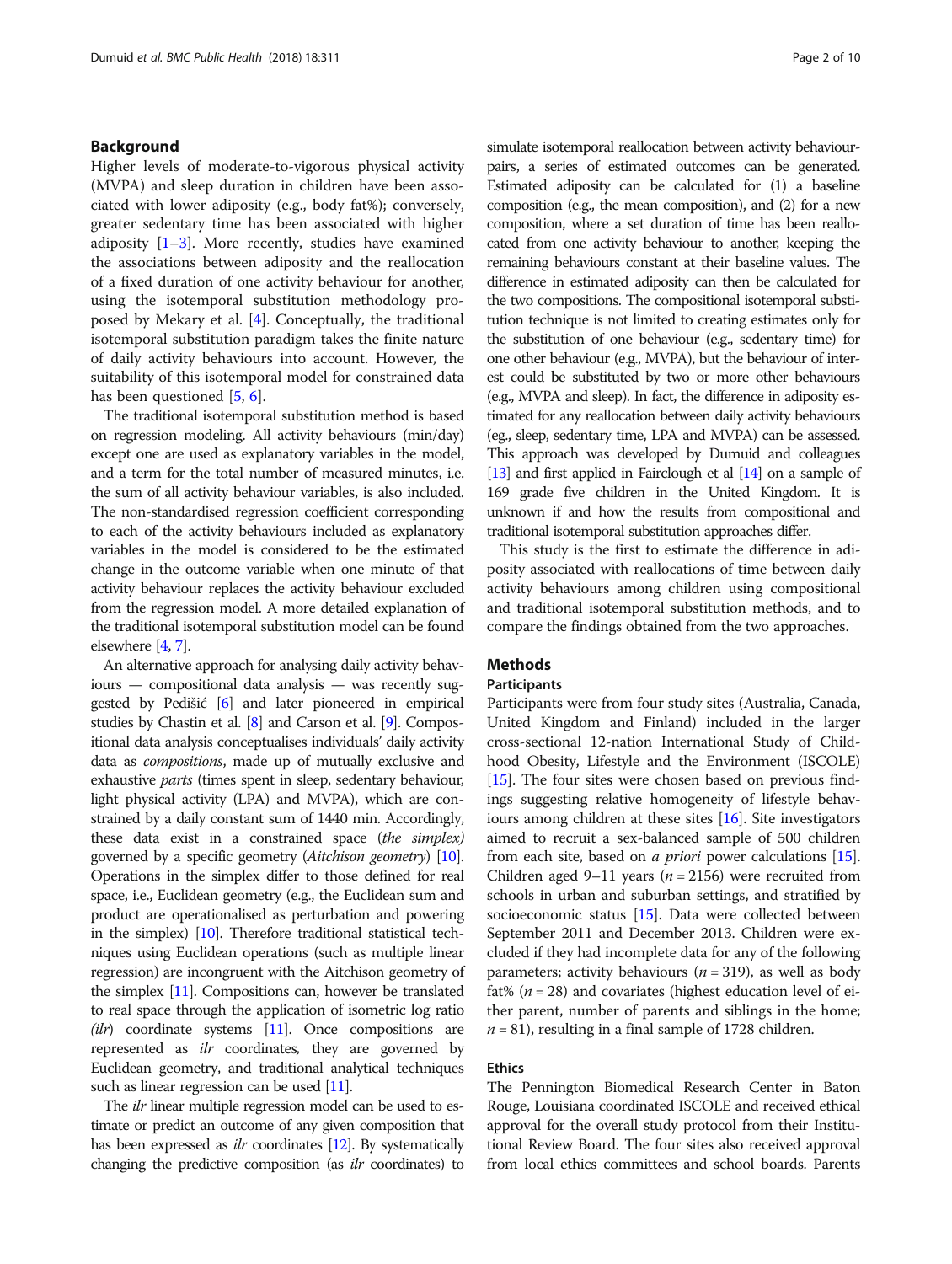provided signed informed consent and child assent was attained prior to inclusion in the study. ISCOLE is registered on ClinicalTrials.gov, Identifier: NCT01722500.

#### Daily activity behaviours

Activity behaviours were measured during the school year over 7 days, by 24-h accelerometry. Actigraph GT3X+ Accelerometers (ActiGraph LLC, Pensacola, FL) were worn on the right hip, with instruction to remove the device only for water-based activities. Wear time compliance in ISCOLE was high (daily average = 22.8 h). Participants were required to have at least 4 days of valid accelerometry data (with ≥10 h of waking wear/day, including at least one weekend day [\[17](#page-9-0)]). Data were downloaded in 1-s epochs using the low-frequency extension filter (ActiLife software version 5.6). A fully automated algorithm was used to estimate nocturnal sleep duration (from data aggregated to 60 s epochs) [\[18,](#page-9-0) [19](#page-9-0)]. Waking behaviours were determined (from data aggregated to 15-s epochs), once nocturnal sleep time and awake non-wear time (any sequence of ≥20 consecutive minutes of 0 activity counts) were removed. Evenson's cut-points were used to define sedentary time  $(\leq 25)$ counts per 15 s), LPA (26–573 counts per 15 s), and MVPA  $(\geq 574$  counts per 15 s) [\[20](#page-9-0)]. These cut-points have been shown to provide acceptable classification accuracy for 5– 15 year old children [\[21](#page-9-0)]. The daily average for each part of the composition (sleep, sedentary time, LPA and MVPA) was weighted for week:weekend days at 5:2.

#### Adiposity

Body fat% was used to indicate children's overall adiposity. Body fat% was measured during school visits using a portable Tanita SC-240 bioelectrical impedance scale (TANITA Corporation, Tokyo, Japan) [\[22\]](#page-9-0). Two measurements were taken, and the average was used in analysis (if measurements were >2.0% apart, a third measurement was taken, and the closest two were averaged for analysis). Bioelectrical impedance analysis is a valid ( $r = 0.69 - 0.79$ ) and reliable (CV<sub>intra</sub> = 3%, SEM $_{\text{intra}}$  = -0.91 to 1.61 body fat%) estimate of body fat for school-age children compared to gold standards of underwater weighing and dual-energy X-ray absorptiometry (DXA) [[23,](#page-9-0) [24](#page-9-0)]. The Tanita SC-240 has acceptable accuracy for estimating body fat% in this age group when assessed against DXA [\[22](#page-9-0)]. Body mass index (BMI) z-score, used to classify children into weight-status sub-groups, was calculated from measured height (Seca 213 portable stadiometer, Hamburg, Germany) and weight (TANITA Corporation, Tokyo, Japan  $[22]$  $[22]$ ), using BMI = weight (kg)/height  $(m^2)$  and age- and sex-specific World Health Organization reference data [\[25](#page-9-0)] for standardisation as z-scores.

#### Covariates

The highest education level of either parent, and the number of parents and siblings in the home were reported by

parents [[15](#page-9-0)]. These sociodemographic factors were selected as covariates due to their potential influence on both activity behaviours and adiposity [\[26](#page-9-0)–[28](#page-9-0)].

# Analysis

Analysis was conducted in R (R Development Core Team, Vienna, Austria), using the packages Compositions [[29](#page-9-0)] and robCompositions [\[30](#page-9-0)]. The daily behaviour composition was described in terms of centre (geometric mean of each behaviour, adjusted to collectively sum to 1440 min) [[8,](#page-9-0) [31](#page-9-0)] and dispersion (variation matrix) [\[8,](#page-9-0) [10](#page-9-0)]. Analysis consisted of exploring the relationship between isotemporal substitution of one behaviour for another behaviour and children's body fat%, using (i) traditional isotemporal substitution [\[4](#page-8-0)] and (ii) compositional isotemporal substitution. All analyses were stratified by sex.

Traditional isotemporal substitution analysis followed the procedure outlined by Mekary et al. [\[4\]](#page-8-0). Four linear regression models were created with body fat% as the dependent variable. The explanatory variables of the first model included each daily behaviour (sedentary time, LPA, MVPA) except one (sleep). Total time was also included; with the effect of constraining the linear model so that the regression coefficients represented the estimated change in adiposity associated with the substitution of one unit of sleep (i.e., 30 min) for one unit of the corresponding remaining behaviours. To capture all isotemporal eventualities, the remaining three linear models each omitted a different behaviour, while adjusting for all remaining behaviours, total wear time and covariates.

Compositional isotemporal substitution used multiple linear regression models with the activity behaviour composition (expressed as ilr coordinates) and sociodemographic covariates as explanatory variables. A comprehensive explanation of the compositional analysis and sample R code is included in Additional file [1.](#page-8-0) The ilr model was used to estimate body fat% at a baseline composition (e.g., the mean daily activity behaviour composition), and subsequently at new compositions (e.g., sleep = mean sleep +30 min, sedentary time = mean sedentary −30 min, LPA = mean LPA and MVPA = mean MVPA). The estimated absolute differences in body fat percentage units was calculated using predictions from the model (i.e., estimated difference in body fat% = estimated body fat% at baseline composition – estimated body fat% at new composition). Estimates were calculated for time reallocations of 30 min. Effect sizes (ES) were calculated by dividing the estimated differences by the mean standard deviation of body fat%. Additionally, estimated changes in body fat% across the continuum of reallocations in 5-min increments up to 70 min were graphically illustrated, using MVPA as an example.

This method of compositional isotemporal substitution uses a different approach from the change-matrix procedure outlined in Chastin et al. [[8\]](#page-9-0), where pairwise log ratios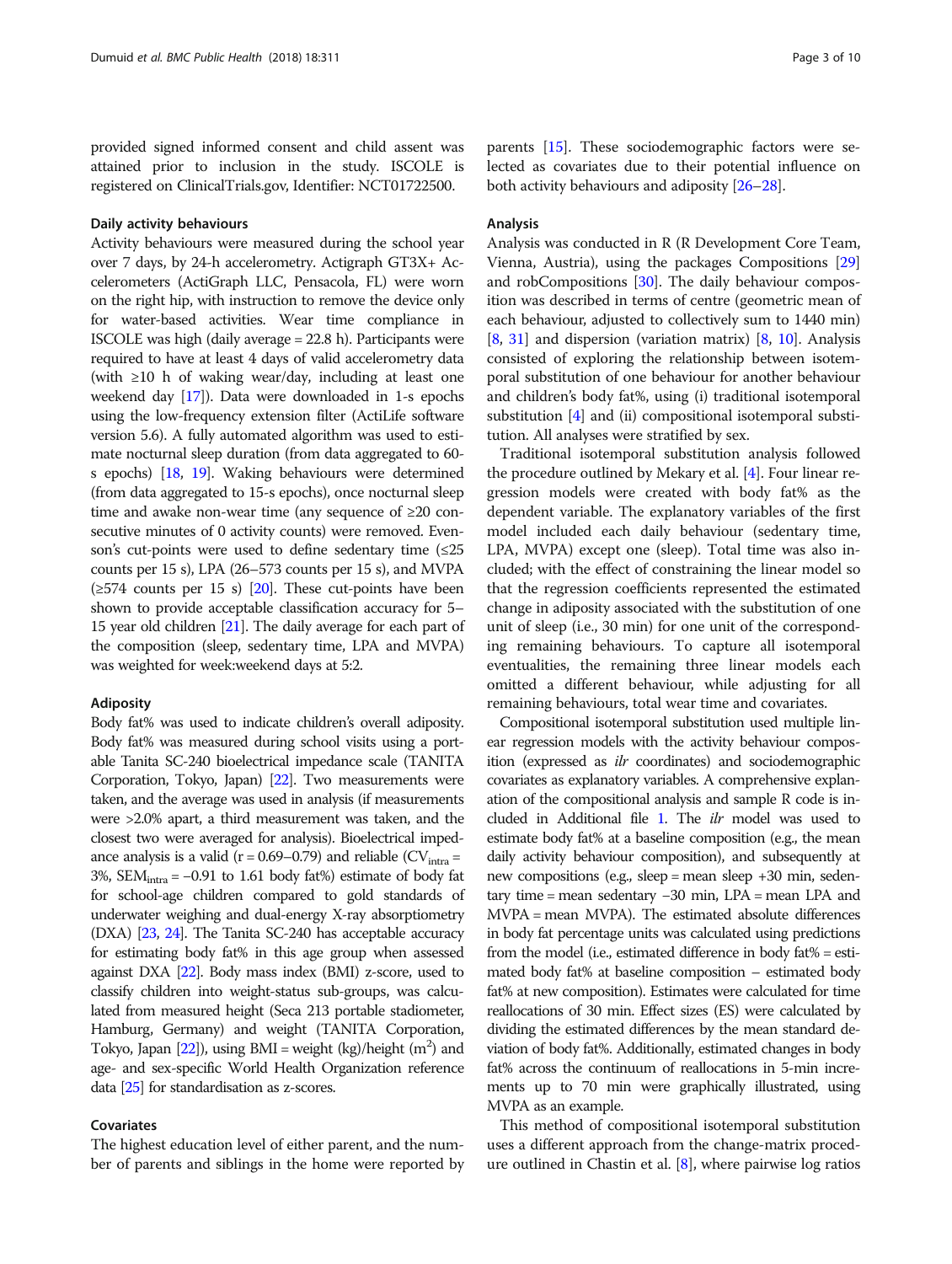obtained by applying the inverse ilr transformation to the regression coefficients are introduced to facilitate the interpretation of the change in response variable. Each of these pairwise log-ratios is analogous to one of the three ilr coordinates of a four-part composition. However, the remaining *ilr* will necessarily contain information regarding the two components involved in the pair-wise log ratio. The method in Chastin et al. [\[8](#page-9-0)] is a useful tool, but prediction and inference are more comprehensive when made using the complete set of ilr coordinates.

Compositional isotemporal substitution was conducted in sex-stratified cohorts, at the daily behaviour mean composition (geometric mean of each behaviour, adjusted to collectively sum to the daily total of 1440 min) for all children, and repeated at the daily mean composition for (i) normal weight children (−2 ≤ zBMI≤1); (ii) overweight children  $(1 \times zBMI \leq 2)$ ; and (iii) obese children (zBMI>2) [\[25](#page-9-0)].

#### Results

Included participants were more likely to be girls  $(P = 0.02)$ , have parents of higher education ( $P = 0.04$ ) and fewer siblings  $(P < 0.001)$  than excluded participants (Additional file [2\)](#page-8-0). They also had different mean activity behaviour compositions  $(P<0.001)$ , but not body fat%  $(P=0.27)$ . Daily averages of sleep, sedentary time, LPA and MVPA for boys and girls and variation matrices describing relative dispersion among pairwise behaviours are included in Additional file [3](#page-8-0).

## Traditional isotemporal substitution

The absolute differences in estimated body fat% appeared to be the greatest when time was reallocated between LPA and MVPA (boys) or either LPA or sedentary time and MVPA (girls) (Table 1).

#### Compositional isotemporal substitution

For both sexes, higher estimated body fat% was associated with the reallocation of time from MVPA to other behaviours (Table 1). Notably, the estimated difference in adiposity was not exactly symmetrical, e.g., a reallocation of 30 min from MVPA to sedentary time was associated with a larger estimated absolute difference in body fat%  $(+2.31 \text{ ES} = 0.36$ for boys; +2.94 ES 0.41 for girls) than when 30 min was reallocated from sedentary to MVPA  $(-1.54 \text{ ES} = 0.24 \text{ for}$ 

Table 1 Traditional and compositional isotemporal substitution: Estimated absolute differences in body fat% associated with 30-min pair-wise reallocations between activity behaviours

| BOYS $n = 760$  |             |              |                |              |                |              |                |              |            |
|-----------------|-------------|--------------|----------------|--------------|----------------|--------------|----------------|--------------|------------|
| Model           | Body fat%   | Sleep        |                | SED          |                | LPA          |                | <b>MVPA</b>  |            |
|                 | 30 min      | $\varDelta'$ | 95% CI         | $\varDelta'$ | 95% CI         | $\varDelta'$ | 95% CI         | $\varDelta'$ | 95% CI     |
| Traditional     | Sleep       |              |                | $-0.29$      | $-0.56, -0.01$ | $-0.56$      | $-0.92, -0.20$ | 1.38         | 0.78, 2.00 |
| Compositional   |             |              |                | $-0.20$      | $-0.46, 0.05$  | $-0.53$      | $-0.87, -0.18$ | 2.11         | 1.37, 2.85 |
| Traditional     | <b>SED</b>  | 0.29         | 0.01, 0.56     |              |                | $-0.27$      | $-0.58, 0.03$  | 1.67         | 1.13, 2.22 |
| Compositional   |             | 0.20         | $-0.05, 0.46$  |              |                | $-0.33$      | $-0.63, -0.02$ | 2.31         | 1.62, 2.99 |
| Traditional     | LPA         | 0.56         | 0.20, 0.92     | 0.27         | $-0.03, 0.58$  |              |                | 1.95         | 1.26, 2.63 |
| Compositional   |             | 0.49         | 0.16, 0.83     | 0.28         | $-0.01, 0.57$  |              |                | 2.60         | 1.78, 3.42 |
| Traditional     | <b>MVPA</b> | $-1.38$      | $-2.00, -0.78$ | $-1.67$      | $-2.22, -1.13$ | $-1.95$      | $-2.63, -1.26$ |              |            |
| Compositional   |             | $-1.33$      | $-1.83, -0.82$ | $-1.54$      | $-1.99, -1.09$ | $-1.86$      | $-2.46, -1.26$ |              |            |
| GIRLS $n = 968$ |             |              |                |              |                |              |                |              |            |
| Model           | Body fat%   | Sleep        |                | SED          |                | <b>LPA</b>   |                | <b>MVPA</b>  |            |
|                 | 30 min      | $\varDelta'$ | 95% CI         | $\varDelta'$ | 95% CI         | $\varDelta'$ | 95% CI         | $\varDelta'$ | 95% CI     |
| Traditional     | Sleep       |              |                | $-0.55$      | $-0.85, -0.25$ | $-0.49$      | $-0.85, -0.12$ | 1.60         | 0.80, 2.39 |
| Compositional   |             |              |                | $-0.52$      | $-0.80, -0.24$ | $-0.49$      | $-0.85, -0.12$ | 2.44         | 1.34, 3.54 |
| Traditional     | SED         | 0.55         | 0.25, 0.85     |              |                | 0.07         | $-0.25, 0.38$  | 2.15         | 1.41, 2.89 |
| Compositional   |             | 0.52         | 0.24, 0.80     |              |                | 0.02         | $-0.30, 0.34$  | 2.94         | 1.89, 4.00 |
| Traditional     | LPA         | 0.49         | 0.12, 0.85     | $-0.07$      | $-0.38, 0.25$  |              |                | 2.08         | 1.20, 2.97 |
| Compositional   |             | 0.47         | 0.13, 0.82     | $-0.06$      | $-0.36, 0.24$  |              |                | 2.90         | 1.70, 4.10 |
| Traditional     | <b>MVPA</b> | $-1.60$      | $-2.39, -0.80$ | $-2.15$      | $-2.89, -1.41$ | $-2.08$      | $-2.97, -1.20$ |              |            |
| Compositional   |             | $-1.24$      | $-1.88, -0.61$ | $-1.78$      | $-2.36, -1.19$ | $-1.74$      | $-2.50, -0.99$ |              |            |

Abbreviations: Δ' estimated difference in body fat%, CI confidence interval, SED sedentary time, LPA light physical activity, MVPA moderate-to-vigorous physical activity. Analysis adjusted for parental education level and number of parents and siblings. Note: Difference in body fat% is estimated for the reallocation of time from the behaviour in the column to the behaviour in the row, i.e., the first value of −0.29 in Row 1 is the estimated difference in body fat% for the reallocation of 30 min from sedentary time to sleep among boys. Boys' mean daily activity composition (min/day): Sleep = 550; SED = 510; LPA = 308; MVPA = 72. Mean body fat% for boys:  $\overline{x}$  = 18.1. Girls' mean daily activity composition (min/day): Sleep = 564; SED = 520; LPA = 301; MVPA = 55. Mean body fat% for girls:  $\overline{x}$  = 22.3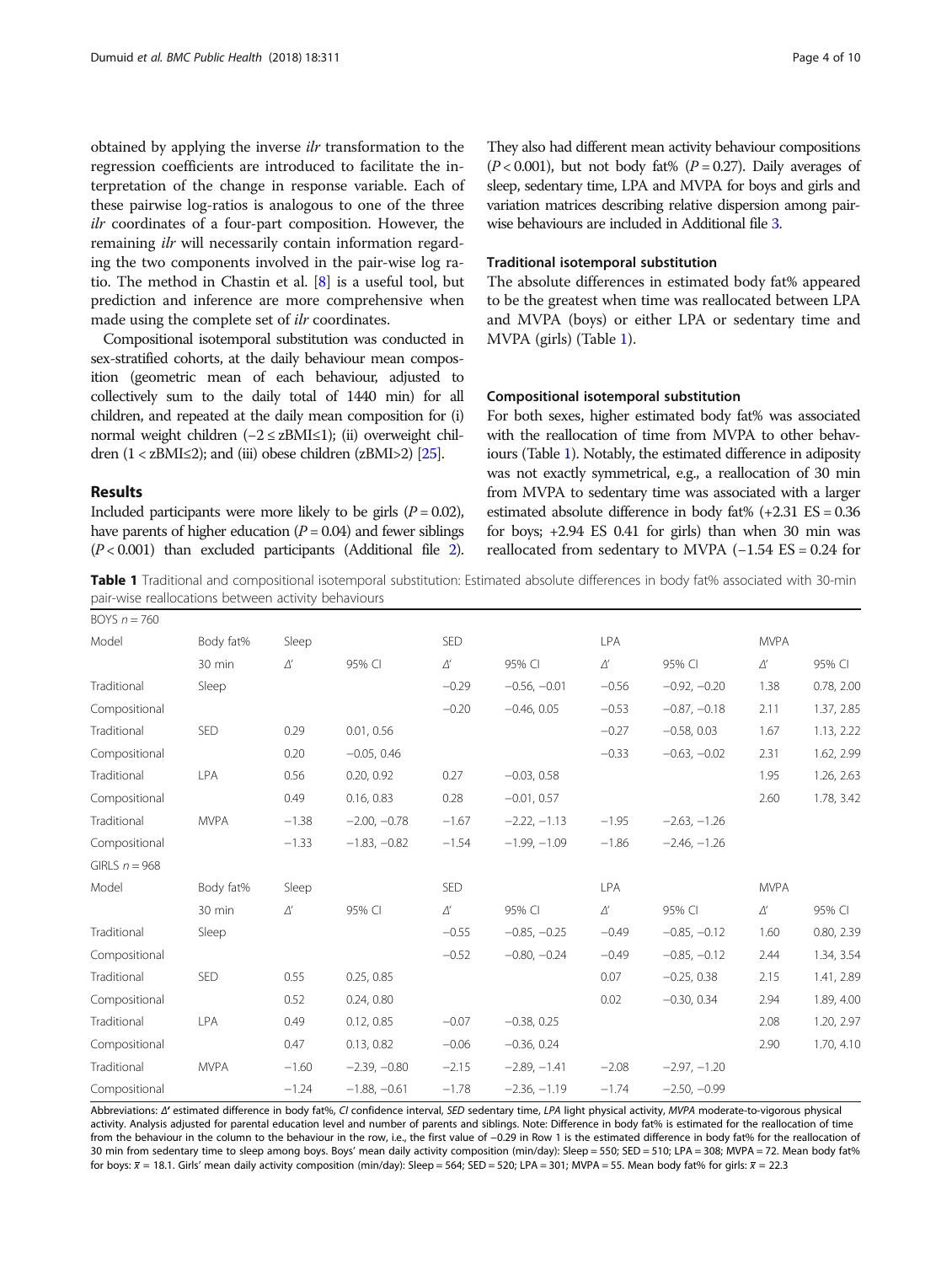boys;  $-1.78$  ES = 0.25 for girls). For boys, the reallocation of any given time spent in MVPA to LPA tended to predict the largest positive (unfavourable) difference in body fat% (Fig. 1), whereas for girls, the reallocation of any given time spent in MVPA to either sedentary time or LPA appeared to predict the largest positive difference in body fat% (Fig. [2](#page-5-0)).

Reallocations modeled at the mean daily behaviour composition for different weight status subgroups (Additional file [4](#page-8-0)) demonstrated larger differences in estimated body fat% for overweight and obese children, compared to those classified as 'normal weight', particularly when the reallocated behaviour was MVPA (Figs. [3](#page-5-0) and [4](#page-6-0)).

# Comparison between traditional and compositional isotemporal substitution

Both statistical techniques found that the largest differences in estimated body fat% were associated with reallocations of time away from MVPA. However, there were some important differences between the findings from the two approaches. The relative difference between the estimates for 30-min reallocations ranged from 0.2% to 121% (median = 18%) (calculated as the absolute difference between estimates from traditional and compositional models divided by a pooled estimate from both models). Larger absolute differences between the traditional and compositional models seem to be associated with higher estimates. Compositional isotemporal substitution findings also differed from traditional isotemporal substitution findings in the following ways: (i) the amount of difference in estimated body fat% when a behaviour was higher or lower was not exactly symmetrical, (Figs.  $5$  and  $6$ ), (ii) the difference in estimated body fat% was not linearly proportional to the amount of time reallocated (Figs.  $5$  and  $6$ ), and (iii) traditional isotemporal models indicated the estimated change in a continuous outcome was associated with same time reallocations irrespective of the starting/reference durations of activity behaviours (in other words, estimated change in body fat% was identical when 30 min of MVPA was reallocated from a starting duration of, for example, either 0 min/day or 150 min/day, whilst in contrast, estimates of change in outcome from compositional models were relative to a starting/reference composition, thus respecting the relative nature of compositional data [Figs. [3](#page-5-0) and [4\]](#page-6-0)).

# **Discussion**

# Main findings

This study estimated the difference in adiposity associated with the isotemporal substitution of daily activity behaviours. For both traditional and compositional models, the greatest differences in body fat% were estimated for the reallocation of time from MVPA to other behaviours, and vice versa. The estimated differences in body fat% for 30 min reallocations with MVPA were relatively modest, with standardised effect sizes ranging between 0.2 and 0.4.

There appeared to be sex differences between the findings. Both models estimated favourable absolute differences in body composition when sedentary behaviour replaced LPA (significant only in the compositional model) among boys, but not among girls. Furthermore, among boys estimated body composition was not most favourable when MVPA replaced sedentary time, whereas it was among girls. This

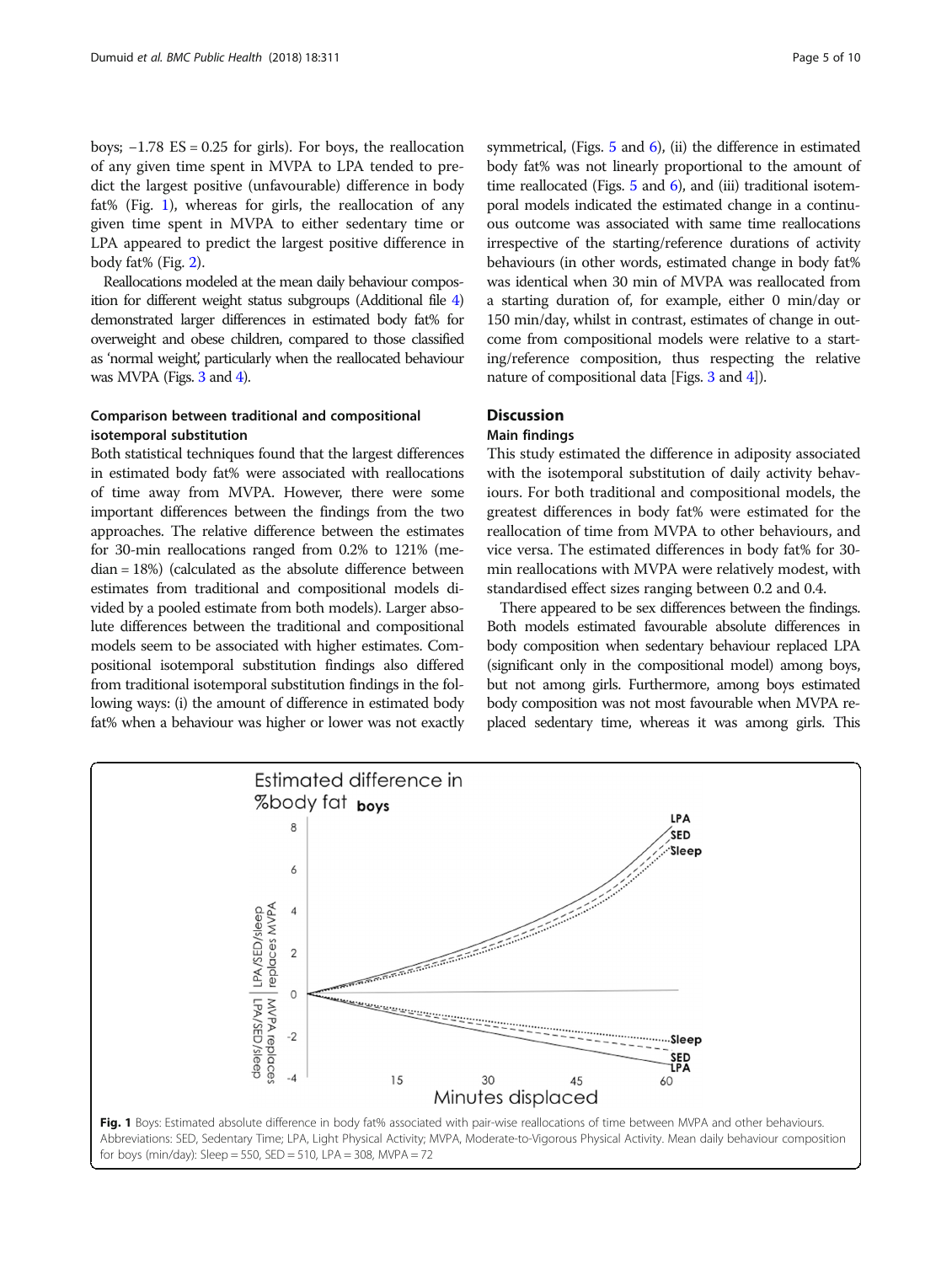<span id="page-5-0"></span>

unexpected finding may be an artefact of the cross-sectional study design; there may be a sub-population of lean boys who accumulate large amounts of sedentary time. A number of previous studies have detected clusters of boys with high screen time [\[32](#page-9-0)–[34](#page-9-0)]. Interestingly, membership of these clusters was not associated with higher adiposity.

There were some similarities between findings from traditional and compositional models, however there were fundamental differences between the two analytical approaches.

The distinguishing feature of the compositional approach is that the inherent compositional nature and corresponding geometry of the data are not violated by the mathematical operations applied [\[12\]](#page-9-0).

# Differences between traditional and compositional methods

Unlike traditional isotemporal substitution, the compositional method produces asymmetrical estimates. That is, a quantum

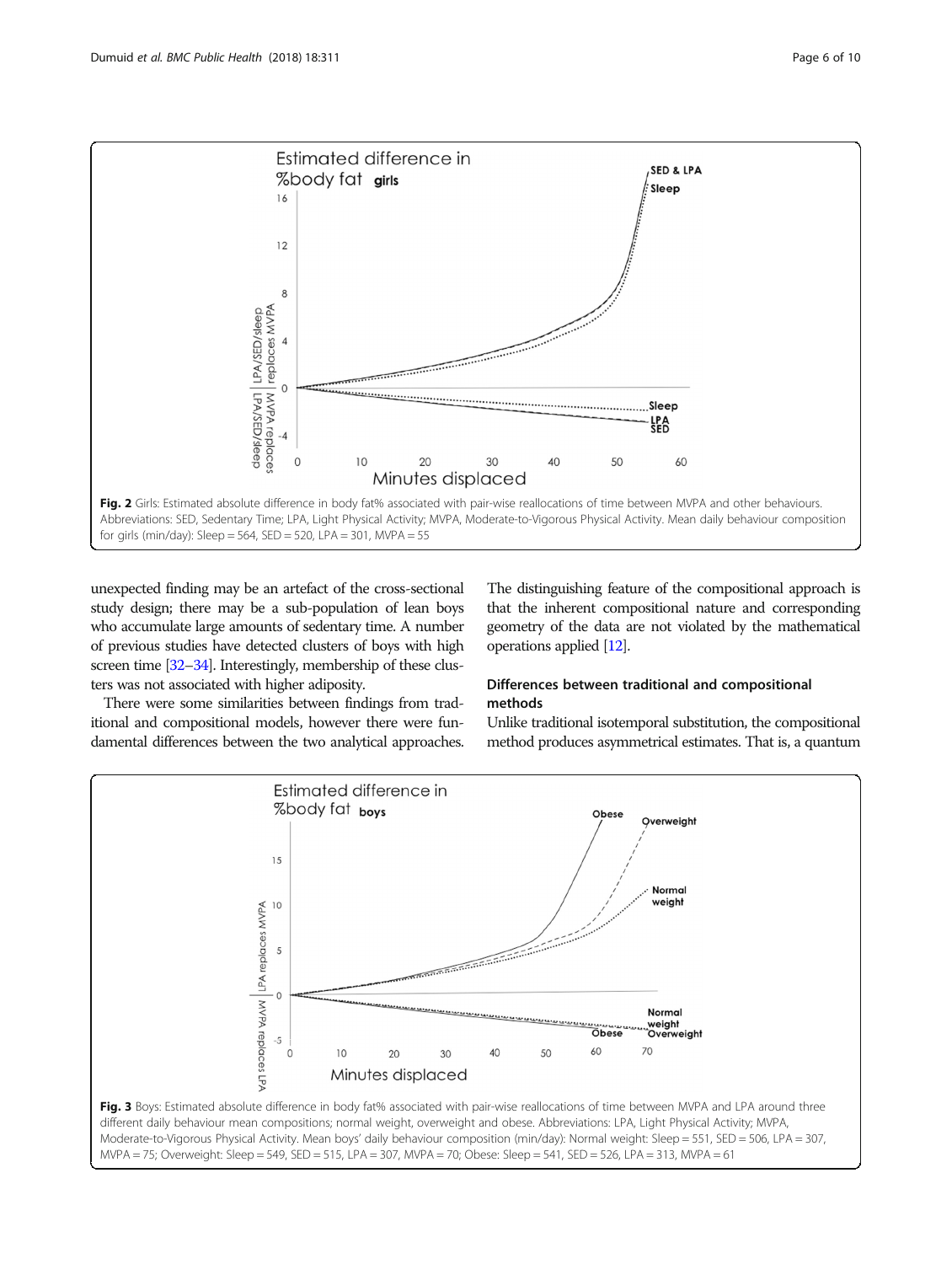<span id="page-6-0"></span>

reallocation of one behaviour for another does not predict the exact inverse effect as the reverse reallocation. In the present study, asymmetry was most notably observed for reallocations with MVPA. Similar asymmetry with reallocation of MVPA was reported for other adiposity indicators by

Fairclough et al. [[14\]](#page-9-0). Essentially, adding MVPA appears to yield lower returns, while reducing MVPA seems to be associated with higher expected differences in fatness. In addition, the amount of time reallocated between behaviours was not linearly related to the difference in estimated body fat%.

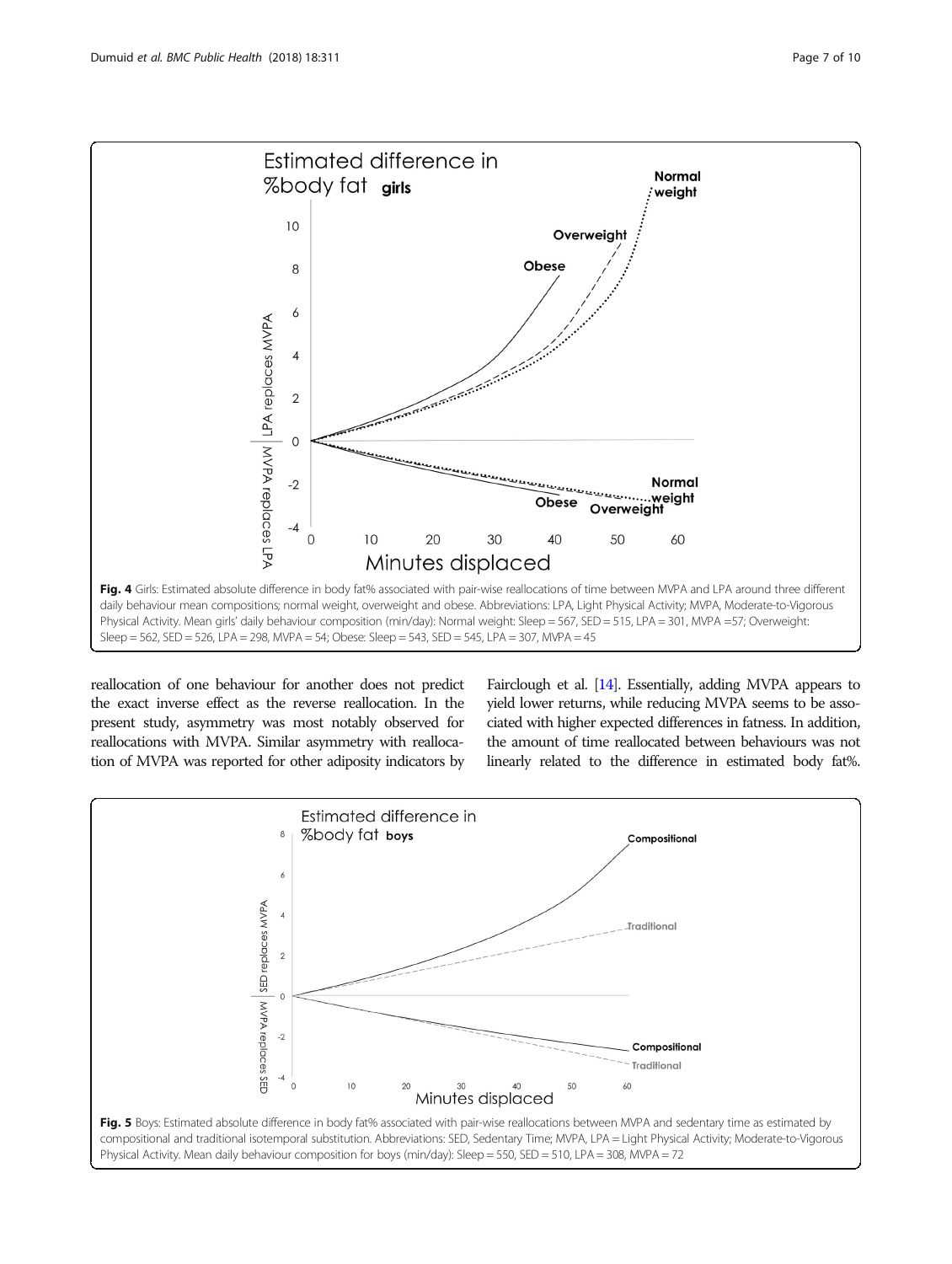<span id="page-7-0"></span>

These findings are consistent with dose-response curves observed in experimental studies (e.g. Sattelmair et al. [[35\]](#page-9-0)), where marginal increases in exposures regularly predict diminishing benefits [\[36](#page-9-0)]. The non-linearity of findings has two implications. Firstly, they suggest that adiposity interventions should encourage children (particularly those with low levels of physical activity) to be more physically active. Secondly, the asymmetry in the estimated dose-response curves suggests that interventions aimed at defending (i.e. maintaining) MVPA may be of great importance, even if MVPA is not increased. However, the cross-sectional nature of the findings and the relatively modest effect sizes should be noted when considering the implications of this study.

#### Strengths and limitations

This study has drawn on a large multi-national dataset using standardised measurements, including accelerometer-based measures of activity behaviours and objective measures of body fat% [\[15\]](#page-9-0). We used compositional data analysis techniques to quantify the adiposity association of isotemporal substitutions of activity behaviours.

Nonetheless, the study has several limitations. Accelerometers cannot distinguish completely between sitting and standing postures, with both potentially being classified as sedentary time. Whilst the analyses were adjusted for sociodemographic variables, there may be potential residual confounding from other lifestyle, social and environmental factors, such as diet, parental influence and perceived neighbourhood safety that were not included as covariates in our analyses. Furthermore, in ISCOLE, the participants were sampled from urban and suburban centres and were not nationally representative, limiting the generalisability of

results [[37\]](#page-9-0). Most importantly, due to the cross-sectional nature of the present isotemporal substitution analyses, findings are more correctly conceptualised as snapshots of adiposity associations with various daily behaviour compositions, than as adiposity associations of various behaviour substitutions within one day. It is therefore not possible to interpret the findings as the effect on adiposity for isotemporal substitutions of time between activity behaviours.

#### Conclusions

There were important differences between the two methods. Traditional isotemporal substitution did not account for (i) possible asymmetry of estimated changes in the outcome variables; (ii) possible non-linearity of the relationship between amount of time reallocated and estimated changes in the outcome variable, and (iii) possible differences in the relationships at various baseline daily activity levels. These differences stem from the fundamental limitation of traditional isotemporal substitution; it is a statistical technique for real space, requiring the use of standard operations and metrics to be applied in an Euclidean geometry. Daily activity behaviour data, being by nature compositional, do not exist in real space; rather they occupy a simplex sample space. The expression of daily activity behaviour data as *ilr* coordinates overcomes this statistical issue, as the corresponding coordinates occupy real space and follow a Euclidean geometry. Compositional data analysis provides a robust way of including all daily activity behaviours in multivariate statistical models, and thus can provide integrated insight into the associations with adiposity (and likely other health outcomes) of daily activity behaviours. Furthermore, the approach is not limited to pair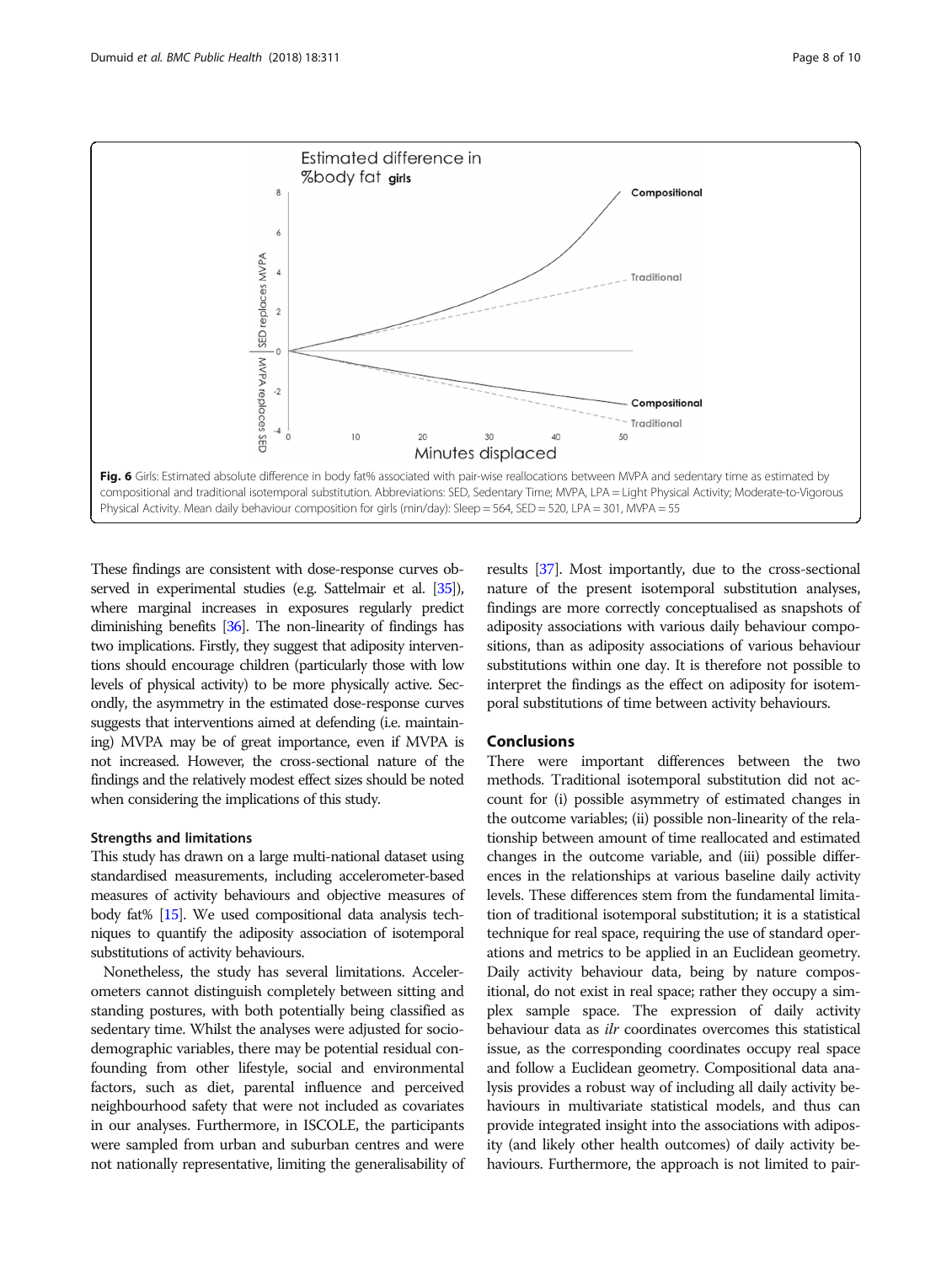<span id="page-8-0"></span>wise reallocations between behaviours; types of reallocation can be tailored to match the research question, for example, the reallocation of a fixed duration of time to MVPA at the expense of the remaining daily behaviours in a pro-rata fashion (one-for-many reallocation) can be used to explore the health associations of MVPA in relation to the remaining behaviours [[12](#page-9-0)].

Compositional approaches are relatively new in analysing use-of-time data in health research. Future research should use compositional data analysis to explore reallocation relationships with other health outcomes, such as fitness, quality of life, cardiometabolic biomarkers and other disease risk indicators. It is particularly important to explore longitudinal changes in activity compositions associated with maturation, secular changes and interventions, and their relationships with indicators of health. The analyses conducted in the present study represent a basic approach to assessing the relationship between health and compositional isotemporal substitution. Once compositions have been expressed as *ilr* co-ordinates, more complex and potentially useful multivariate methods can be applied, for example, the use of splines or other non-parametric regression models. Furthermore, there is future scope to apply the compositional isotemporal substitution paradigm to other areas such as body composition and daily macronutrient intake.

### Additional files

[Additional file 1:](https://doi.org/10.1186/s12889-018-5207-1) Compositional Data Analysis Description and Sample R Code (PDF 2113 kb)

[Additional file 2:](https://doi.org/10.1186/s12889-018-5207-1) Characteristics of Included and Excluded Participants (PDF 91 kb)

[Additional file 3:](https://doi.org/10.1186/s12889-018-5207-1) Mean Daily Behaviour Composition Across zBMI Categories (PDF 93 kb)

[Additional file 4:](https://doi.org/10.1186/s12889-018-5207-1) Compositional Isotemporal Substitution at Weight Status Subgroups (PDF 100 kb)

#### Abbreviations

BMI: Body Mass Index; DXA: Dual-energy X-ray absorptiometry; ISCOLE: International Study of Childhood Obesity, Lifestyle and the Environment; LPA: Light Physical Activity; MVPA: Moderate-to-Vigorous Physical Activity

#### Acknowledgements

Not applicable

#### Funding

This work was supported by an Australian Government Research Training Program Scholarship [DD] and by The National Heart Foundation (100188) [CM]. This research has been partially supported by the Spanish Ministry of Economy and Competitiveness under the project CODA-RETOS (MTM2015–65016- C2–1(2)-R) [JAMF]. The ISCOLE study was funded by the Coca-Cola Company. The funders had no role in the design and conduct of the study, data collection, management, analysis and interpretation of the data; and decision to publish, preparation, review or approval of this manuscript. DD, TES, ZP and JAMF are not part of ISCOLE group.

#### Availability of data and materials

The data that support the findings of this study are available from Peter T. Katzmarzyk (Peter.Katzmarzyk@pbrc.edu) but restrictions apply to the availability of these data, which were used under license for the current study, and so are not publicly available. Data are however available from the

authors upon reasonable request and with permission of Pennington Biomedical Research Center.

#### Authors' contributions

DD and TO conceived the idea for the study. DD, TO and CM constructed the study plan. CM, LKL, JPC, MF, MS, MST, PTK and TO planned and conducted the data collection. DD, TES, JAMF, TO and ZP contributed to the development of the data analysis design. DD and TES analysed the data. DD, ZP and TO drafted the text of the manuscript. CM, LKL, JPC, MF, MS, MST and PTK contributed to the writing of the manuscript. DD, TO, ZP, TES and JAMF drafted the rebuttal and revised the final draft of the manuscript. All authors read and approved the revised version of the manuscript.

#### Ethics approval and consent to participate

The Pennington Biomedical Research Center in Baton Rouge, Louisiana coordinated ISCOLE and received ethical approval for the overall study protocol from their Institutional Review Board. The four sites also received approval from local ethics committees and school boards. Parents provided signed informed consent and child assent was attained prior to inclusion in the study.

#### Consent for publication

Not applicable

#### Competing interests

The authors declare that they have no competing interests

#### Publisher's Note

Springer Nature remains neutral with regard to jurisdictional claims in published maps and institutional affiliations.

#### Author details

<sup>1</sup> Alliance for Research in Exercise, Nutrition and Activity (ARENA), School of Health Sciences, University of South Australia, GPO Box 2471, Adelaide, SA 5001, Australia. <sup>2</sup>School of Mathematical Sciences, The University of Adelaide Adelaide, Australia. <sup>3</sup>Institute of Sport, Exercise and Active Living, Victoria University, Melbourne, Australia. <sup>4</sup>School of Health Sciences, Flinders University and School of Health Sciences, University of South Australia, Adelaide, Australia. <sup>5</sup>Department of Computer Science, Applied Mathematics and Statistics, University of Girona, Girona, Spain. <sup>6</sup>Pennington Biomedical Research Center, Baton Rouge, USA. <sup>7</sup> Healthy Active Living and Obesity Research, Children's Hospital of Eastern Ontario Research Institute, Ottawa, Canada. <sup>8</sup> Department of Food and Environmental Sciences, University of Helsinki, Helsinki, Finland. <sup>9</sup>Department for Health, University of Bath, Bath England. 10LBT Innovations, Adelaide, Australia.

#### Received: 10 August 2017 Accepted: 22 February 2018 Published online: 02 March 2018

#### References

- 1. Poitras VJ, Gray CE, Borghese MM, Carson V, Chaput J-P, Janssen I, et al. Systematic review of the relationships between objectively measured physical activity and health indicators in school-aged children and youth 1. Appl Physiol Nutr Metab. 2016;41(6):S197–239.
- 2. Chaput J-P, Gray CE, Poitras VJ, Carson V, Gruber R, Olds T, et al. Systematic review of the relationships between sleep duration and health indicators in school-aged children and youth 1. Appl Physiol Nutr Metab. 2016;41(6):S266–S82.
- 3. Carson V, Hunter S, Kuzik N, Gray CE, Poitras VJ, Chaput J-P, et al. Systematic review of sedentary behaviour and health indicators in school-aged children and youth: an update 1. Appl Physiol Nutr Metab. 2016;41(6):S240–S65.
- 4. Mekary RA, Willett WC, Hu FB, Ding EL. Isotemporal substitution paradigm for physical activity epidemiology and weight change. Am J Epidemiol. 2009;170(4):519–27.
- 5. Gupta N, Heiden M, Aadahl M, Korshøj M, Jørgensen MB, Holtermann A. What Is the Effect on Obesity Indicators from Replacing Prolonged Sedentary Time with Brief Sedentary Bouts, Standing and Different Types of Physical Activity during Working Days? A Cross-Sectional Accelerometer-Based Study among Blue-Collar Workers. PLoS One. 2016;11(5):e0154935.
- 6. Pedišić Ž. Measurement issues and poor adjustments for physical activity and sleep undermine sedentary behaviour research—the focus should shift to the balance between sleep, sedentary behaviour, standing and activity. Kinesiology. 2014;46(1):135–46.